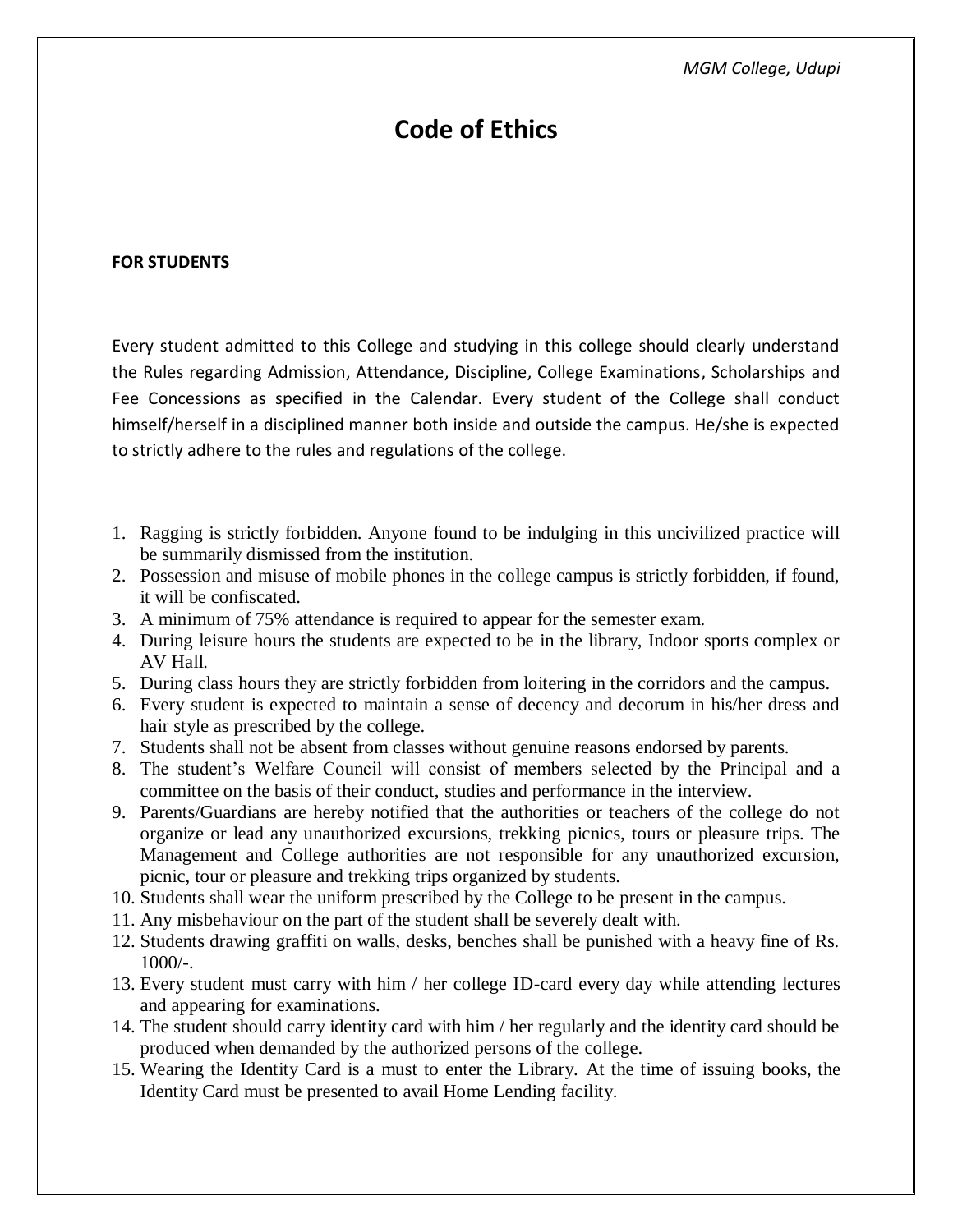16. If student has lost ID-card, it should be reported immediately to the Office and the librarian with an application.

## **Physical Education Rules:**

The Physical Education Committee shall lay out the general policy regarding the sports and Games activities in the college and decide on matters connected with them. In case of any difference of opinion the decision of the Principal shall be final.

- 1. Captains for the various games will be nominated by the Physical Director of the College.
- 2. The selections will be made by the Physical Director in consultation with the members of Physical Education Committee.
- 3. Teams which do not comply with the instructions of the Physical Education teacher and are very irregular for practice will not participate in any competitions.
- 4. If the players selected are irregular for practice or if their conduct is not good they will not be permitted to participate in any tournament and such persons may have to pay back the expenses incurred for providing them with uniforms and such other things.
- 5. All players should come in proper uniform for the various games and sports.
- 6. In all games and sports the players are required to conduct themselves properly both on and off the fields. Each player in expected to exhibit team spirit
- 7. Students who receive the materials from the games room should return them safely to the person who has issued them.
- 8. The Playground should he kept clean. The materials used for sports and games shall be handled with care.
- 9. No student is permitted to play outdoor games on the campus during working hours.
- 10. No student on the rolls of the College is permitted to play in any external team in a particular event without the permission of the Principal.
- 11. In all matters of discipline Principal's decision will be final.

## **Library - Rules and Regulations**

- 1. All the Students must wear their full Uniform with collar ID to enter into the Library.
- 2. Students are required to make their entry in the prescribed Register kept in the entrance of the Library.
- 3. Lending of 2 books for 7 days to students.
- 4. In addition to the above One book will be issued under Overnight borrowing facility.
- 5. Group Study and Discussion is not allowed inside the Reading areas, Reference Sections and Magazine Sections.
- 6. Personal Books are not allowed inside the Library. In the emergency case students should take the permission of the Librarian or Library staff.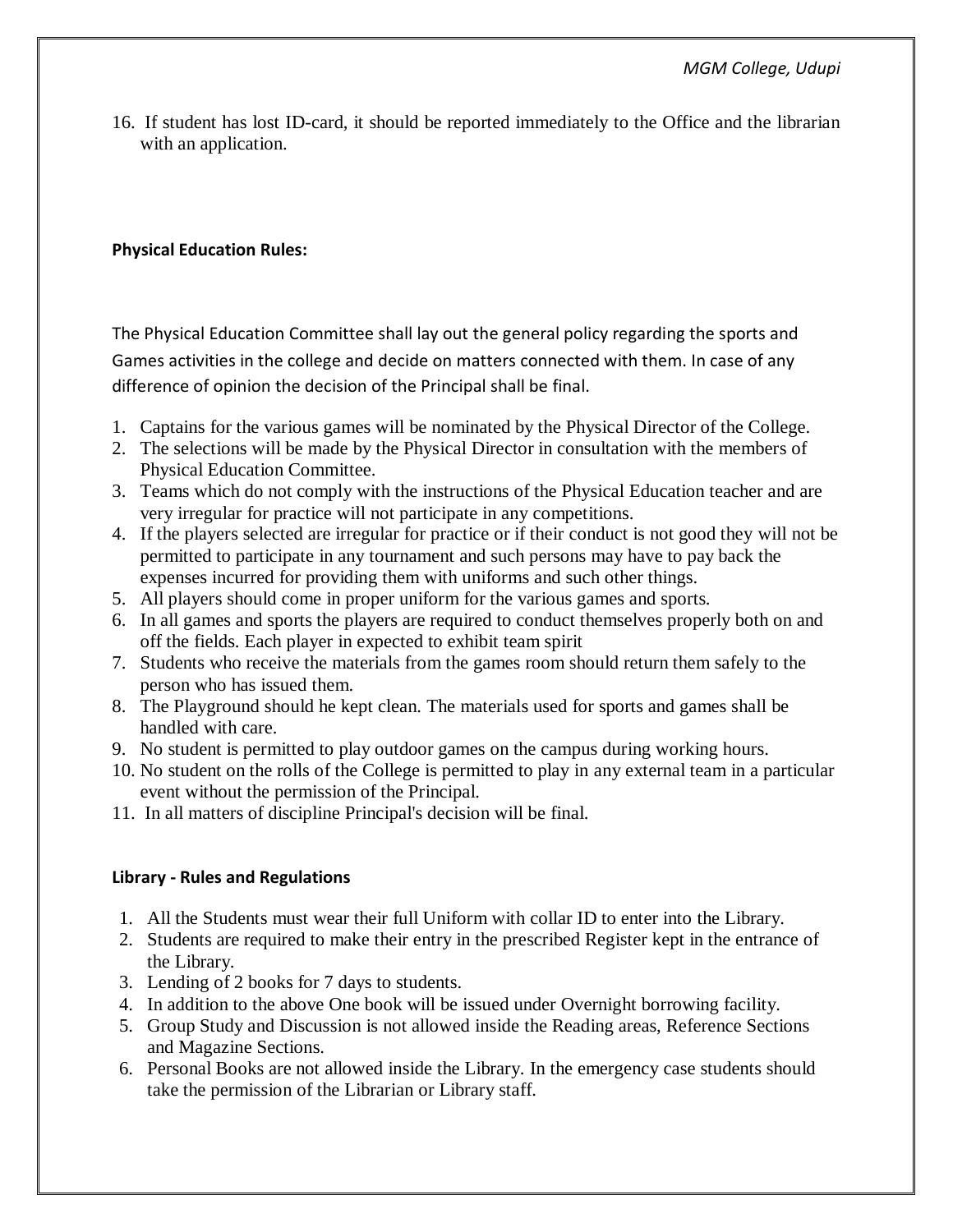- 7. Please take care of the library books. Do not spoil the books by marking, scribbling or underlining in the books.
- 8. Maintain neatness and cleanliness in both Girls and Boys Reading Areas.
- 9. Girls and Boys should be seated separately in the Library.
- 10. Keep the Toilets clean.

## **Code for the Principal**

- 1. The Principal looks after all academic and administrative activities of the College as the Head of the Institution.
- 2. The Principal chalks out policies and plans to execute vision and mission of the College.
- 3. Keeps the co-ordination in all the works related to the College.
- 4. Provides guidance, leadership, direction to the all the stakeholders.
- 5. Oversees and monitors the administration of the academic programmes along with the general administration of the college.
- 6. Takes appropriate decision to adapt new technology and methods for effective teaching learning process.
- 7. Follows and implements the directives issued by Government / Statutory bodies/ U.G.C./Director of Collegiate Education / University and other concerned authorities.
- 8. Assesses and maintains the Performance Reports of the teaching and non teaching staff of the College.
- 9. Ensures that the teaching and non teaching staff are following the Code of Conduct of the Institution.
- 10. Assesses reports/Academic dairy /teaching plan/ plan of action and action taken reports of teachers/head/ coordinators/ departments.
- 11. Guides and motivates the teaching staff to inculcate social, cultural, national and human values among the students through education for their overall development.
- 12. Provides platforms to the students and mentors them by giving them opportunities to face the challenges of the competitive world through the curricular, co-curricular and extracurricular activities.
- 13. Encourages the teaching and non teaching staff for their professional development.

#### **The Professional Ethics & Code of Conduct for Non-Teaching Staff**

- 1. Every non-teaching staff of the college shall discharge his/her duties efficiently and diligently to match with the administrative standards and performance norms laid down by the U.G.C/University/College /Management from time to time.
- 2. Maintain their professional knowledge & skills by updating himself / herself professionally for the proper discharge of duties assigned to him/her.
- 3. Must maintain punctuality.
- 4. Assist in carrying out functions relating to the administrative responsibilities of the college and the university such as: assisting in appraising applications for admission, advising and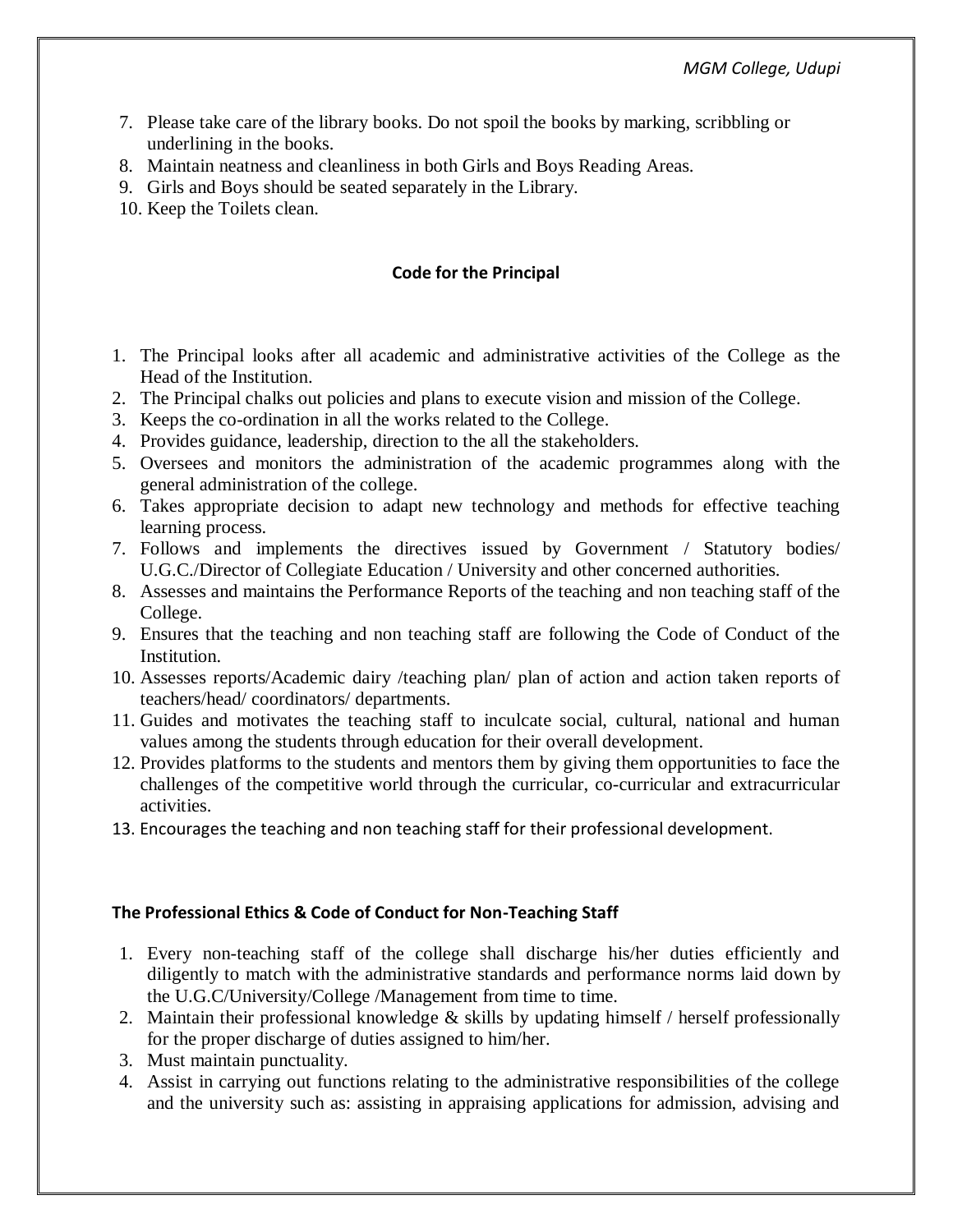counseling students as well as assisting the conduct of university and college examinations, including all types of Examination works.

- 5. Respect the right and dignity of the student for assisting them any kind of help/guidance etc.
- 6. Speak respectfully and behave politely with everyone of the college. (The Principal, teachers, Students, visitors, parents etc.)
- 7. Deal justly and impartially with students regardless of their religion, caste, political, economic, social and physical characteristics.
- 8. Co-operate in the formulation of policies of the institution by accepting various offices and discharge responsibilities which such offices may demand.
- 9. Co-operate personally to the policies of the institutions which have been made by higher authorities of the institution.
- 10. Co-operate with the authorities for the betterment of the institutions keeping in view the interest and in conformity with dignity of the profession.
- 11. Should adhere to the Professional Ethics and Code of Conduct of the Institution.
- 12. Every employee should apply their knowledge and experience for overall development of the office work of the college.
- 13. Every employee of the college should cooperate to maintain discipline and good habits in the office as well as college premises.
- 14. Should maintain the positive relationship with all colleagues & teaching staff and the students of the college.
- 15. Every employee possesses his/her identity as a Employee of the college/Institution in the society, therefore no employee should act in any manner that violates the norms of decency or morality in his/her conduct or behaviour inside or outside of the College Campus, everyone should maintain the reputation, discipline & culture of the College at the public places/ in the society.
- 16. Any employee should not indulge in any organized anti-institutional activity and shall not promote, abet, assist or motivate any groupism or unhealthy activity.
- 17. Avoid conflicts between their professional work and personal interest.
- 18. No one shall remain absent from work without prior permission of the Principal or grant of leave.
- 19. Any criminal complaint, action/proceeding lodged against him/her in any police Station, Court or Forum shall be reported to the Principal.
- 20. Should adopt a humane approach in dealing with students who are physically challenged.
- 21. No one shall meet/approach directly to any member of the Management/Governing Body of MGM College for their personal or any issue or matter. He/She should put/forward their issue/matter through the Principal of the college.
- 22. Every employee should respect the functional superiority of those set in authority over him/her by the Management/Principal.
- 23. No one of the non-teaching staff of the college shall leave headquarter without permission of the Principal.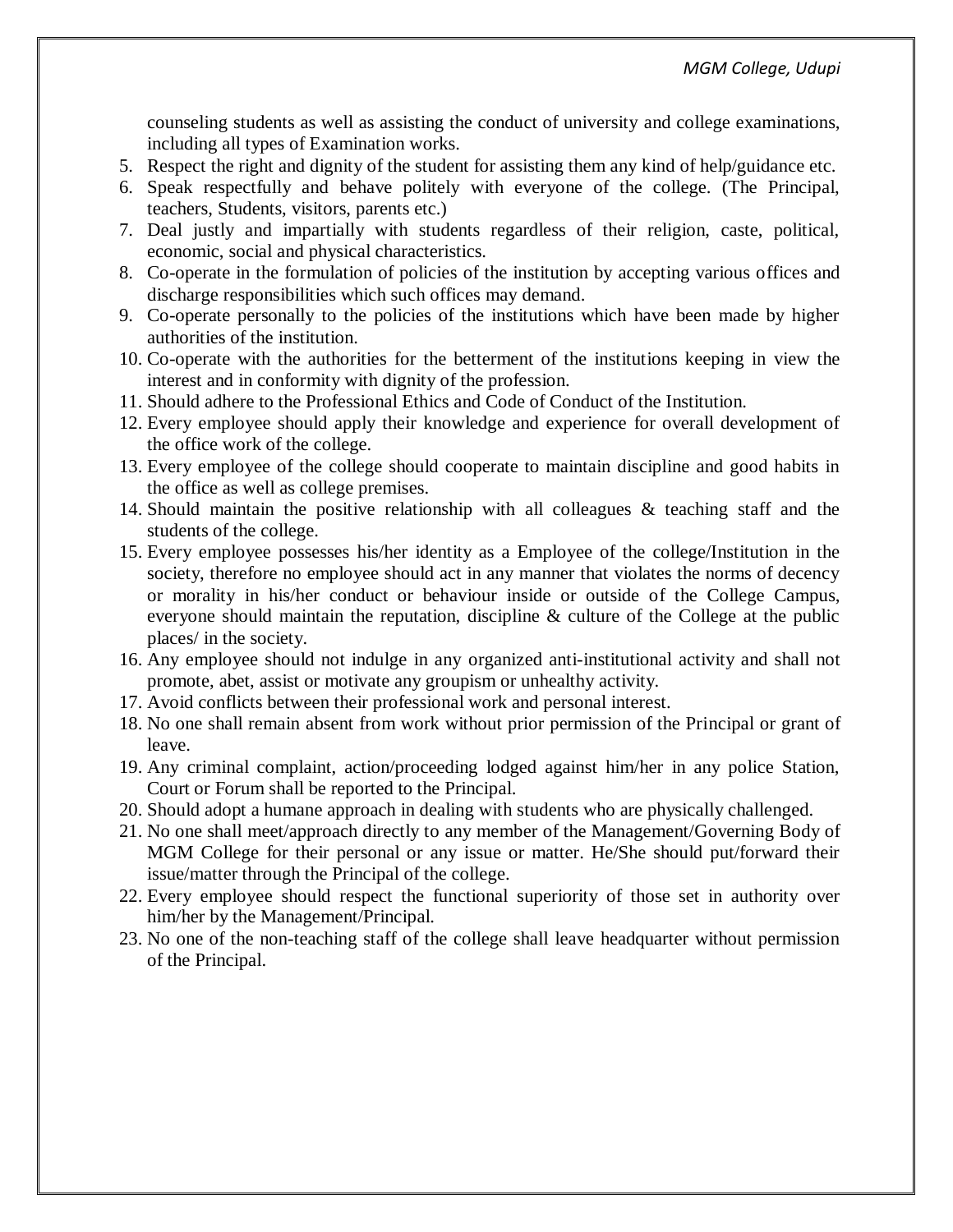## **The Professional Ethics for the Teachers (As per UGC Notification-2018)**

The college is providing the following guidelines of UGC for maintaining the professional ethics for the teachers. These guidelines are adopted from UGC notification (New Delhi, The 18th July, 2018) i.e. UGC regulations on minimum qualifications for appointment of teachers and other academic staff in Universities and Colleges and measures for the maintenance of standards in higher education, 2018

Source: https://www.ugc.ac.in/pdfnews/5323630\_New\_Draft\_UGCRegulation-2018

### **CODE OF PROFESSIONAL ETHICS**

## I. TEACHERS AND THEIR RESPONSIBILITIES:

Whoever adopts teaching as a profession assumes the obligation to conduct himself / herself in accordance with the ideal of the profession. A teacher is constantly under the scrutiny of his students and the society at large. Therefore, every teacher should see that there is no incompatibility between his precepts and practice. The national ideals of education which have already been set forth and which he/she should seek to inculcate among students must be his/her own ideals. The profession further requires that the teachers should be calm, patient and communicative by temperament and amiable in disposition.

(i) Perform their duties in the form of teaching, tutorial, practical, seminar and research work conscientiously and with dedication.

(ii) Co-operate and assist in carrying out functions relating to the educational responsibilities of the college and the university such as: assisting in appraising applications for admission, advising and counseling students as well as assisting the conduct of university and college examinations, including supervision, invigilation and evaluation.

(iii) Participate in extension, co-curricular and extra-curricular activities including community service.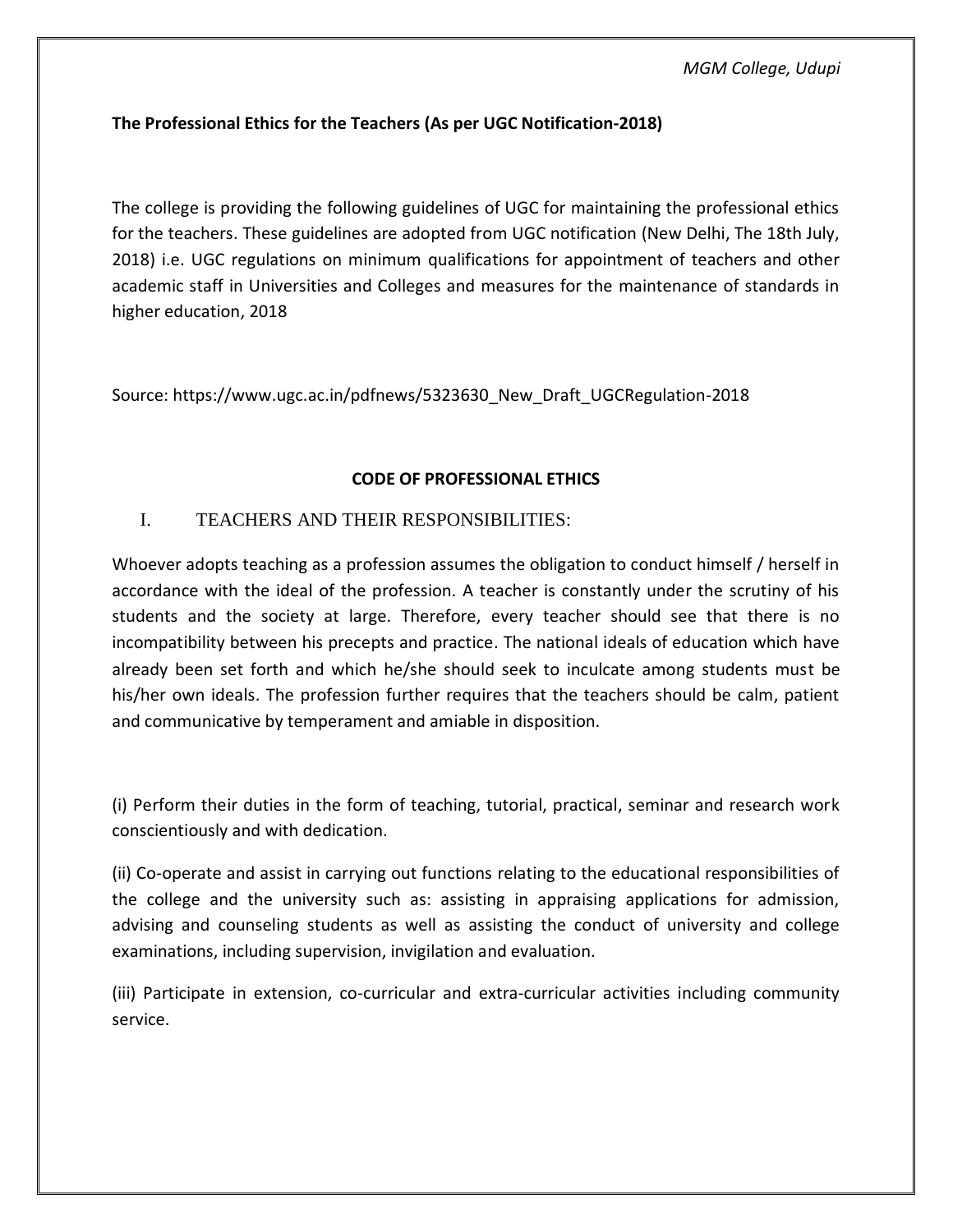(iv) Teachers should respect the right and dignity of the student in expressing his/her opinion; Deal justly and impartially with students regardless of their religion, caste, political, economic, social and physical characteristics.

(v) Inculcate among students scientific outlook and respect for physical labour and ideals of democracy, patriotism and peace.

(vi) Be affectionate to the students and not behave in a vindictive manner towards any of them for any reason.

(vii) Pay attention to only the attainment of the student in the assessment of merit.

(viii) Make themselves available to the students even beyond their class hours and help and guide students without any remuneration or reward.

(x) Refrain from inciting students against other students, colleagues or administration.

(xi) Teachers and Colleagues Teachers should treat other members of the profession in the same manner as they themselves wish to be treated. Speak respectfully of other teachers and render assistance for professional betterment.

(xii) Refrain from lodging unsubstantiated allegations against colleagues to higher authorities.

(xiii) Refrain from allowing considerations of caste, creed, religion, race or sex in their professional endeavour.

(xiv)Teachers should Discharge their professional responsibilities according to the existing rules and adhere to it.

(xv) Refrain from undertaking any other employment and commitment including private tuitions and coaching classes which are likely to interfere with their professional responsibilities.

(xvi) Co-operate in the formulation of policies of the institution by accepting various offices and discharge responsibilities which such offices may demand.

(xvii) Co-operate with the authorities for the betterment of the institutions keeping in view the interest and in conformity with dignity of the profession.

(xviii) Should adhere to the conditions of contract; Give and expect due notice before a change of position is made.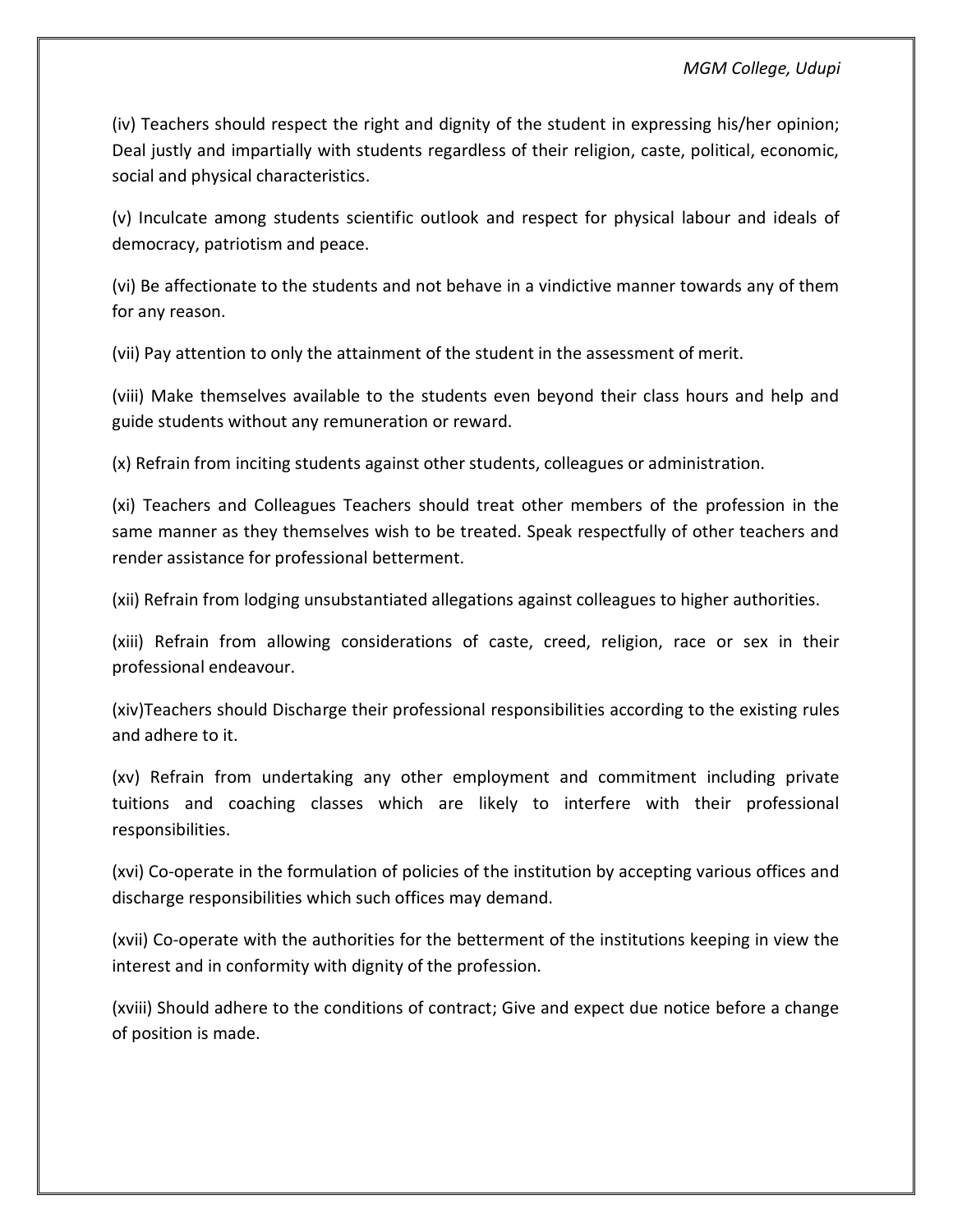(xix) Refrain from availing themselves of leave except on unavoidable grounds and as far as practicable with prior intimation, keeping in view their particular responsibility for completion of academic schedule.

(xx) Teachers should treat the non-teaching staff as colleagues and equal partners in a cooperative undertaking, within every educational institution.

(xxi) Teachers should help in the function of joint staff-councils covering both teachers and the non-teaching staff.

(xxii) Teachers should give respect to the parents/guardians and be available for discussion about the students whenever required.

(xxiii) Teacher should recognize that education is a public service and strive to keep the public informed of the educational programmes which are being provided.

(xxiv) Work to improve education in the community and strengthen the community's moral and intellectual life.

(xxv) Teachers should be aware of social problems and take part in such activities as would be conducive to the progress of society and hence the country as a whole.

(xxvi) Perform the duties of citizenship, participate in community activities and shoulder responsibilities of public offices.

(xxvii) Refrain from taking part in or subscribing to or assisting in any way activities, which tend to promote feeling of hatred or enmity among different communities, religions or linguistic groups but actively work for National Integration.

Source: https://www.ugc.ac.in/pdfnews/5323630\_New\_Draft\_UGCRegulation-2018

## **Code of Conduct / Professional Ethics for the Teachers**

1. Every teacher of the college shall discharge his/her duties efficiently and diligently to match with the academic standards and performance norms laid down by the U.G.C/University/College /Management from time to time.

2. Maintain their professional knowledge & skills by updating himself/ herself professionally for the proper discharge of duties assigned to him/her.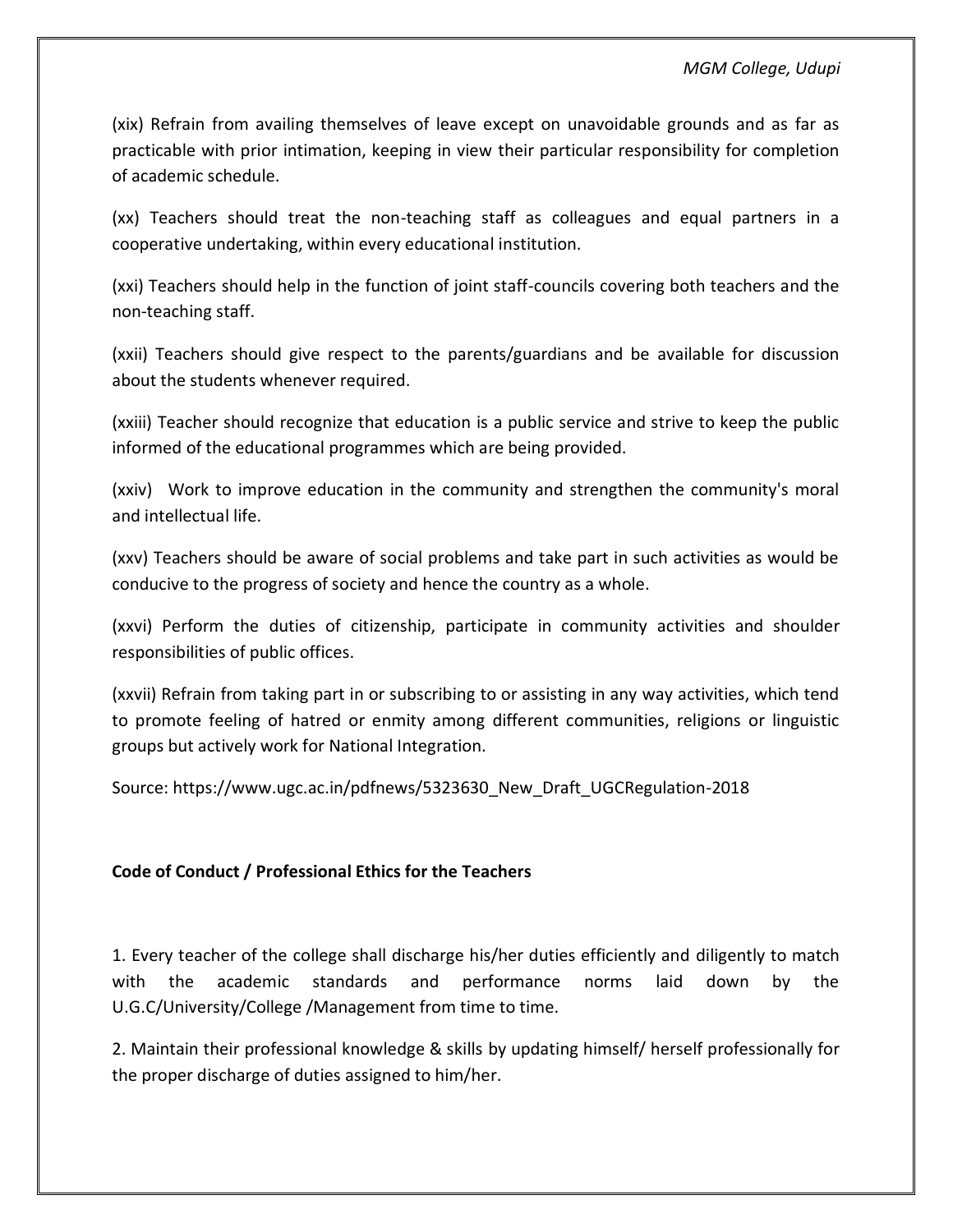3. Every teacher should apply their knowledge and experience for overall development of the students of the college.

4. The Teacher should behave and perform fairly and be committed to the best interest of students of the college.

5. Adopt the process of developing the teaching-learning process by preparing subject wise and semester wise individual teaching plan at the beginning of the semester and perform accordingly.

6. Every teacher should do assessment practices for finding out slow learners & advanced learners and strive adequately for the overall development of the students of the college.

7. The teacher shall engage the classes regularly and punctually and strive to complete the syllabus within the University directed/prescribed teaching days.

8. The Teacher should not only confine his/ her activities to the classroom teaching but also involve himself/herself in all the efforts of the college in giving extra inputs to the students so as to make the students not only academically brilliant, but also a confident, competent and fully overall developed personality & strive for them according to the Vision and Mission and Objectives of the college/institution.

9. Every teacher should inform the college discipline/code of conduct to the students time to time and encourage/compel them to follow accordingly.

10. Every teacher of the college should cooperate to maintain discipline and good habits among the students. In addition to the duties of teaching and allied activities, the teacher shall, when required, attend to extra-curricular, co-curricular activities organized by the Department/Committees/Cells of the College.

11. Teacher should assist the College/University Examinations, Valuation works, Moderation etc.

12. Evaluation of Examination, Practical examination should be done fairly by the teacher.

13. Every teacher should fairly & properly give the internal marks to the students, without keeping the view of partiality.

14. The teacher should not demand/force for any assistance or money to the students by showing or giving any temptation of increasing marks or any other cooperation in examination /practical work, etc., if anyone is found guilty, legal action will be taken against him/her.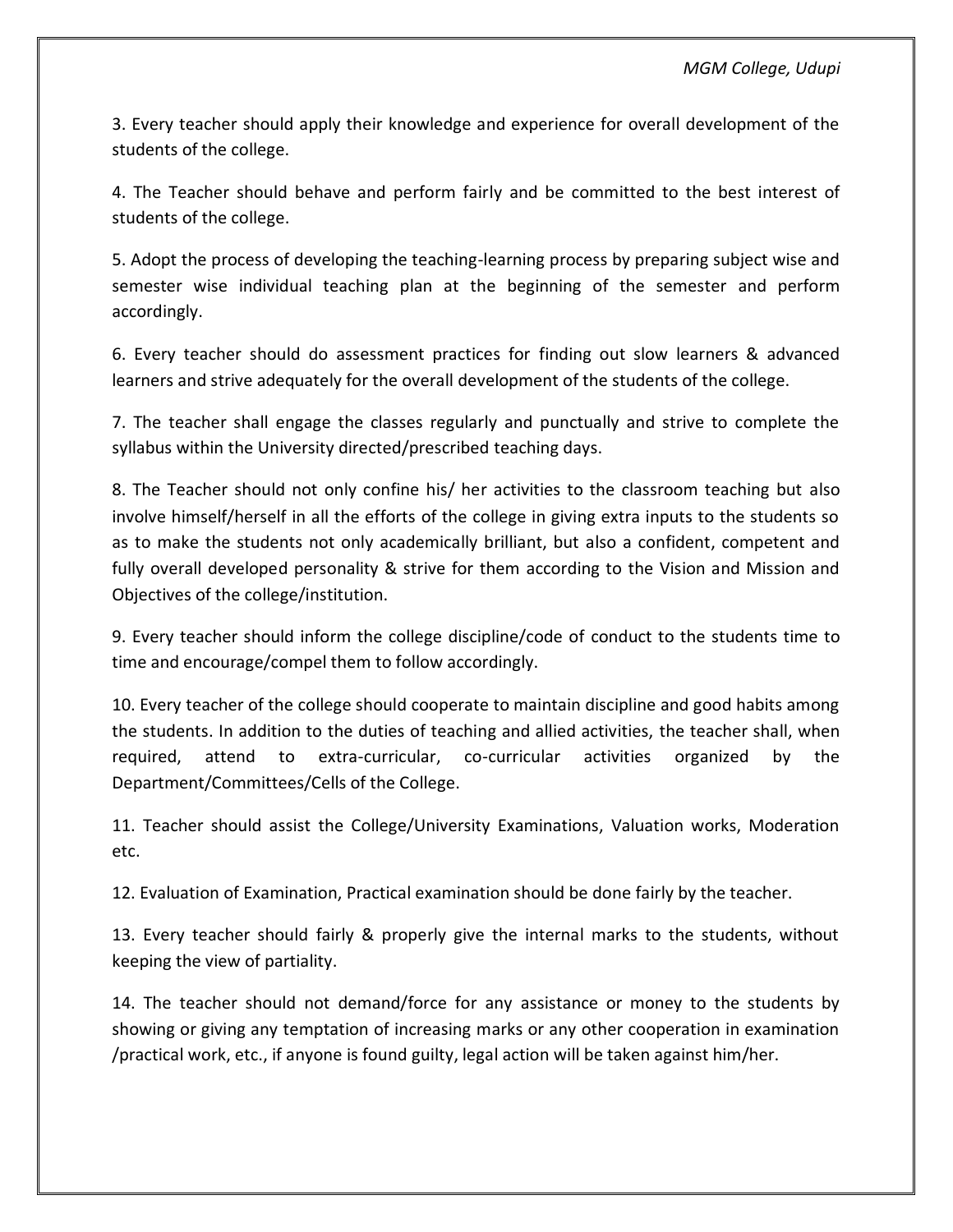15. The teacher should not force or compel any student of the college for doing his/her personal work, inside or outside of the college.

16. No teacher shall incite, instigate or provoke any student/s, any other member of the staff into any form of action against the College or that seeks to disrupt the academic activities of the College.

17. The teacher should maintain the positive relationship with all colleagues & students of the college.

18. The teacher possesses his/her identity as a teacher/Employee of the college/Institution in the society, therefore no teacher should act in any manner that violates the norms of decency or morality in his/her conduct or behavior inside or outside of the College Campus, every teacher should maintain the reputation, discipline & culture of the College at the public places/ in the society.

19. The teacher should inculcate a feeling of pride among the students for their Parents, Teachers, Institution, Society, and Nation.

20. Create pleasant atmosphere where students can actively participate in curricular and extracurricular activities of the college.

21. The Teacher should not indulge in any organized anti-institutional activity and shall not promote, abet, assist or motivate any groupism or unhealthy activity.

22. Avoid conflicts between their professional work and personal interest.

23. No teacher should by act or deed, degrade, harass or insult any other person for any reason whatsoever or act in a manner unbecoming of the teaching profession.

24. The teacher shall not ordinarily remain absent from work without prior permission of the Principal or grant of leave.

25. The Teacher shall report to the Principal, if there is any criminal complaint, action/proceeding lodged against him/her in any police Station, Court or Forum.

26. The teacher should adopt a humane approach in dealing with students who are physically challenged.

27. Be punctual & careful in availing professional opportunities for career development.

28. Academic dairies are provided to every teacher by the college at commencement of the session. Every teacher should regularly fill/record in it, his/her daily lectures/daily performance